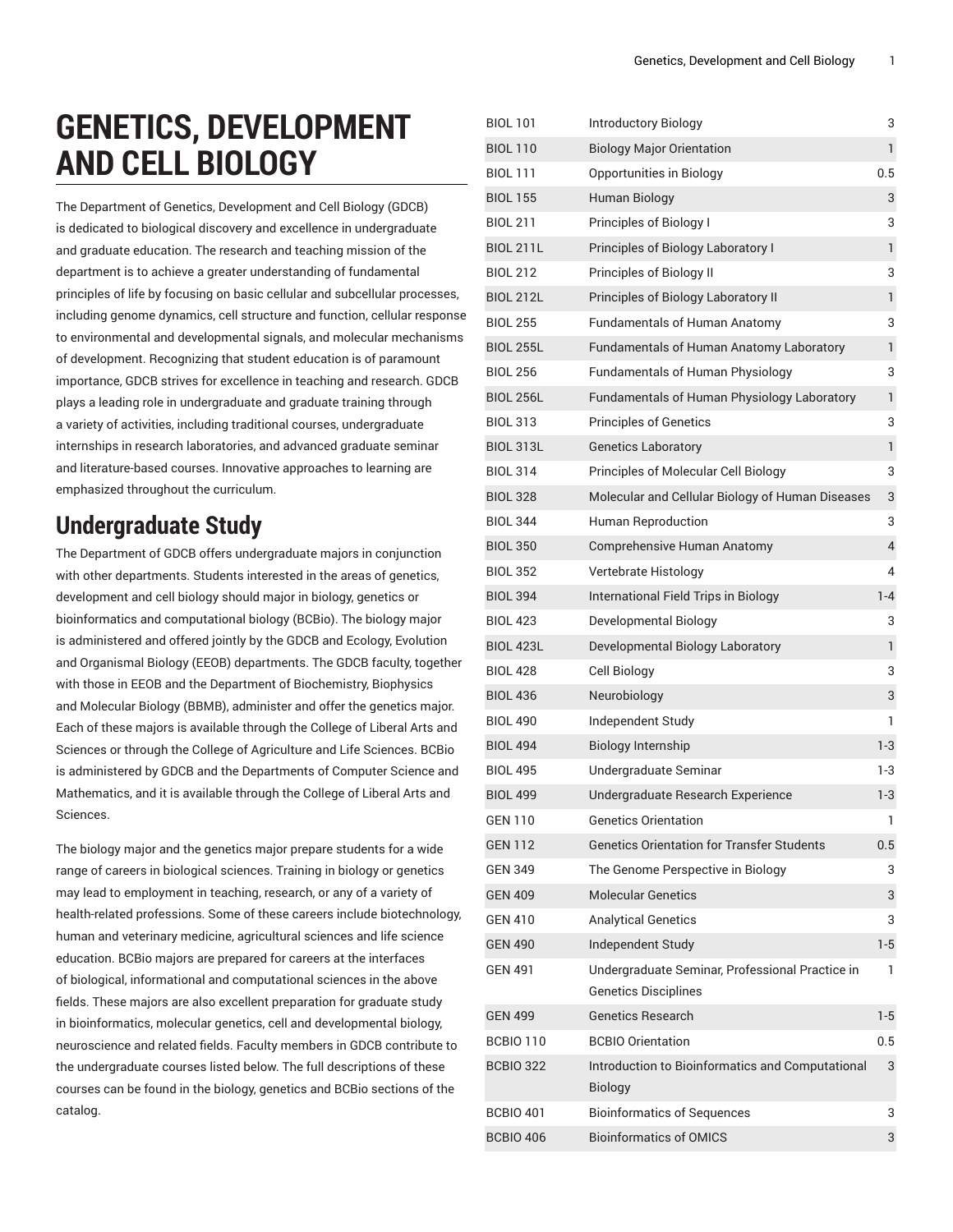## **Graduate Study**

Understanding the genetic blueprint and the functions of cells is critical to virtually all aspects of biology. The basic mission of the Department of GDCB is to achieve a greater understanding of fundamental principles of life. The GDCB faculty and students conduct hypothesis-driven research into the biology of animals, plants and microbes. While research in GDCB is often based on discovery and analysis of molecular mechanisms of life processes, a true understanding of living organisms will ultimately require the integration of molecular mechanisms in the context of dynamic structural components of the living cell. Thus, research efforts within GDCB use molecular, genetic, biochemical, computational and imaging techniques to study systems at increasingly complex levels of organization.

GDCB faculty contribute to a broad but integrated array of cutting-edge research topics. Faculty implement interactive and multidisciplinary approaches that bridge conventional boundaries, and they incorporate experimental and computational biology as complementary approaches. Examples include using genetics and molecular biology to investigate the cellular basis of development, or combining biochemical and computational approaches to study basic subcellular functions, signal transduction or metabolism.

The faculty in the GDCB Department train graduate students in several interdepartmental majors/programs, including bioinformatics and computational biology; ecology and evolutionary biology; genetics and genomics; immunobiology; plant biology; interdisciplinary graduate studies; microbiology; molecular, cellular and developmental biology; neuroscience; and toxicology. Graduate work leading to degrees in the master of science (M.S.) and doctor of philosophy (Ph.D.) is available.

Prospective graduate students need a sound background in the physical and biological sciences, as well as mathematics and English. Interested students should check the links on the GDCB website (www.gdcb.iastate.edu/) for specific admissions procedures and the latest information about individual faculty and their research programs. The interdepartmental majors and programs require submission of Graduate Record Examination (GRE) aptitude test scores. Advanced GRE scores are recommended. International students whose native language is other than English must also submit TOEFL scores with their application.

Students who are enrolled in the interdepartmental graduate majors and who have affiliations with GDCB are required to actively participate in seminars and research activities, and they are required to show adequate progress and professional development while pursuing their degree. Completion of either the M.S. or Ph.D. requires that research conducted by the student culminates in the writing and presentation of a thesis or dissertation. The Graduate College, the GDCB faculty, and the individual student's major professor and Program of Study Committee

provide requirements and guidelines for study. General information about graduate study requirements can be found at the website for the Graduate College (www.grad-college.iastate.edu/), and requirements for the interdepartmental majors can be found by following the links from the GDCB website ([www.gdcb.iastate.edu/](http://www.gdcb.iastate.edu/) (<http://www.gdcb.iastate.edu/>)). Although not a formal requirement, the GDCB faculty recommends that students pursuing the Ph.D. include teaching experience in their graduate training.

## **Courses primarily for graduate students, open to qualified undergraduates:**

#### **GDCB 510: Transmission Genetics**

#### (3-0) Cr. 3. F.

#### *Prereq: GEN 410 or graduate standing*

In-depth investigations of modern research practices of transmission genetics. Designed for students interested in genetic research. Topics include: Mendelian genetic analysis, analysis of genetic pathways, mutational analysis of gene function, chromosomal mechanics, genetic mapping, epigenetic inheritance, human genetic analysis.

#### **GDCB 511: Advanced Molecular Genetics**

(Cross-listed with MCDB). (3-0) Cr. 3. S.

#### *Prereq: BIOL 313 and BBMB 405*

Mechanisms of molecular genetic processes in eukaryotes and prokaryotes, including DNA replication and repair, transcription, translation and regulation of gene expression. Critical evaluation and discussion of current primary literature, methodologies and experimental data.

#### **GDCB 513: Plant Metabolism**

(Cross-listed with PLBIO). (2-0) Cr. 2. Alt. F., offered even-numbered years. *Prereq: BIOL 330, PHYS 131, CHEM 331; one semester of biochemistry recommended*

Photosynthesis, respiration, and other aspects of plant metabolism.

#### **GDCB 528: Advances in Molecular Cell Biology**

(Cross-listed with MCDB). (3-0) Cr. 3. Alt. F., offered even-numbered years. *Prereq: Courses in general cell biology and biochemistry* Cell biological processes including cell signaling, cell division, intracellular trafficking, biogenesis of organelles, cell adhesion and motility.

#### **GDCB 533: Advances in Developmental Biology**

(Cross-listed with MCDB). (3-0) Cr. 3. Alt. F., offered odd-numbered years. *Prereq: BIOL 314 or Biol 423*

Fundamental principles in multicellular development. Emphasis on cellular and molecular regulation of developmental processes, and experimental approaches as illustrated in the current literature.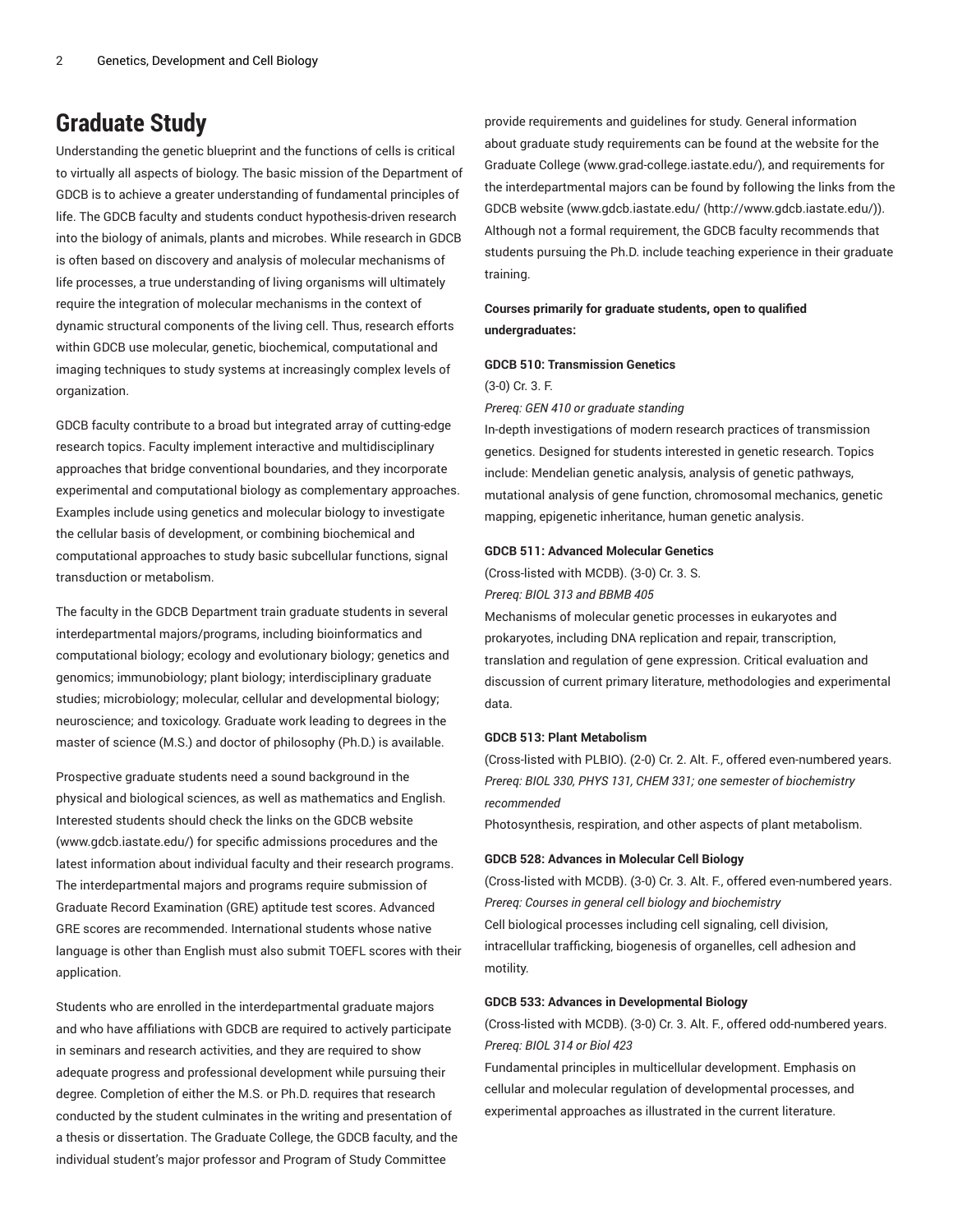#### **GDCB 536: Statistical Genetics**

(Cross-listed with STAT). (3-0) Cr. 3.

*Prereq: STAT 401 or STAT 587; STAT 447 or STAT 588; GEN 320 or BIOL 313* Statistical models and methods for genetics covering models of population processes: selection, mutation, migration, population structure, and linkage disequilibrium, and inference techniques: genetic mapping, linkage analysis, and quantitative trait analysis. Applications include genetic map construction, gene mapping, genome-wide association studies (GWAS), inference about population structure, phylogenetic tree construction, and forensic and paternity identification.

#### **GDCB 542: Introduction to Molecular Biology Techniques**

(Cross-listed with B M S, EEOB, FS HN, HORT, NREM, NUTRS, V MPM, VDPAM). Cr. 1. Repeatable. F.S.SS.

Sessions in basic molecular biology techniques and related procedures. Offered on a satisfactory-fail basis only.

### **GDCB 542A: Introduction to Molecular Biology Techniques: DNA Techniques**

(Cross-listed with B M S, BBMB, EEOB, FS HN, HORT, NREM, NUTRS, V MPM, VDPAM). Cr. 1. Repeatable. F.S.

Includes genetic engineering procedures, sequencing, PCR, and genotyping. Offered on a satisfactory-fail basis only.

## **GDCB 542B: Introduction to Molecular Biology Techniques: Protein**

(Cross-listed with B M S, BBMB, EEOB, FS HN, HORT, NREM, NUTRS, VDPAM). Cr. 1. Repeatable. S.SS.

*Prereq: Graduate classification*

Techniques. Includes: fermentation, protein isolation, protein purification, SDS-PAGE, Western blotting, NMR, confocal microscopy and laser microdissection, Immunophenotyping, and monoclonal antibody production. Sessions in basic molecular biology techniques and related procedures. Offered on a satisfactory-fail basis only.

## **GDCB 542C: Introduction to Molecular Biology Techniques: Cell Techniques**

(Cross-listed with B M S, BBMB, EEOB, FS HN, HORT, NREM, NUTRS, V MPM, VDPAM). Cr. 1. Repeatable. F.S.

Includes: immunophenotyping, ELISA, flow cytometry, microscopic techniques, image analysis, confocal, multiphoton and laser capture microdissection. Offered on a satisfactory-fail basis only.

## **GDCB 542D: Introduction to Molecular Biology Techniques: Plant Transformation**

(Cross-listed with B M S, BBMB, EEOB, FS HN, HORT, NREM, NUTRS, V MPM, VDPAM). Cr. 1. Repeatable. S.

Includes: Agrobacterium and particle gun-mediated transformation of tobacco, Arabidopsis, and maize, and analysis of tranformants. Offered on a satisfactory-fail basis only.

## **GDCB 542E: Introduction to Molecular Biology Techniques: Proteomics**

(Cross-listed with B M S, BBMB, EEOB, FS HN, HORT, NREM, NUTRS, V MPM, VDPAM). Cr. 1. Repeatable. F.

Includes: two-dimensional electrophoresis, laser scanning, mass spectrometry, and database searching. Offered on a satisfactory-fail basis only.

## **GDCB 542F: Introduction to Molecular Biology Techniques: Metabolomics** (Cross-listed with B M S, BBMB, EEOB, FS HN, HORT, NREM, NUTRS, V

MPM, VDPAM). Cr. 1. Repeatable. F.

Includes: metabolomics and the techniques involved in metabolite profiling. For non-chemistry majoring students who are seeking analytical aspects into their biological research projects. Offered on a satisfactoryfail basis only.

#### **GDCB 542G: Introduction to Molecular Biology Techniques: Genomic**

(Cross-listed with B M S, BBMB, EEOB, FS HN, HORT, NREM, NUTRS, V MPM, VDPAM). Cr. 1. Repeatable. S. Offered on a satisfactory-fail basis only.

#### **GDCB 544: Fundamentals of Bioinformatics**

(Cross-listed with BCB, COM S, CPR E). (4-0) Cr. 4. Alt. F., offered oddnumbered years.

#### *Prereq: MATH 165 or STAT 401 or equivalent*

A practical, hands-on overview of how to apply bioinformatics to biological research. Recommended for biologists desiring to gain computational molecular biology skills. Topics include: sequence analysis, genomics, proteomics, phylogenetic analyses, ontology enrichment, systems biology, data visualization and emergent technologies.

#### **GDCB 545: Plant Molecular, Cell and Developmental Biology**

(Cross-listed with MCDB, PLBIO). (3-0) Cr. 3. Alt. F., offered odd-numbered years.

*Prereq: Biol 313, BIOL 314, BIOL 330 or BBMB 405*

Plant nuclear and organelle genomes; regulation of gene expression; hormone signaling; organization, function, and development of plant cells and subcellular structures; regulation of plant growth and development.

#### **GDCB 556: Cellular, Molecular and Developmental Neuroscience**

(Cross-listed with B M S, NEURO). (3-0) Cr. 3. Alt. F., offered odd-numbered years.

*Prereq: BIOL 335 or BIOL 436; physics recommended*

Fundamental principles of neuroscience including cellular and molecular neuroscience, nervous system development, and regulatory systems.

#### **GDCB 557: Rotations in Neuroscience**

(Cross-listed with NEURO). (2-0) Cr. 2. F.S.

Rotation experiences in various neuroscience research methods and techniques related to our current faculty specialties.